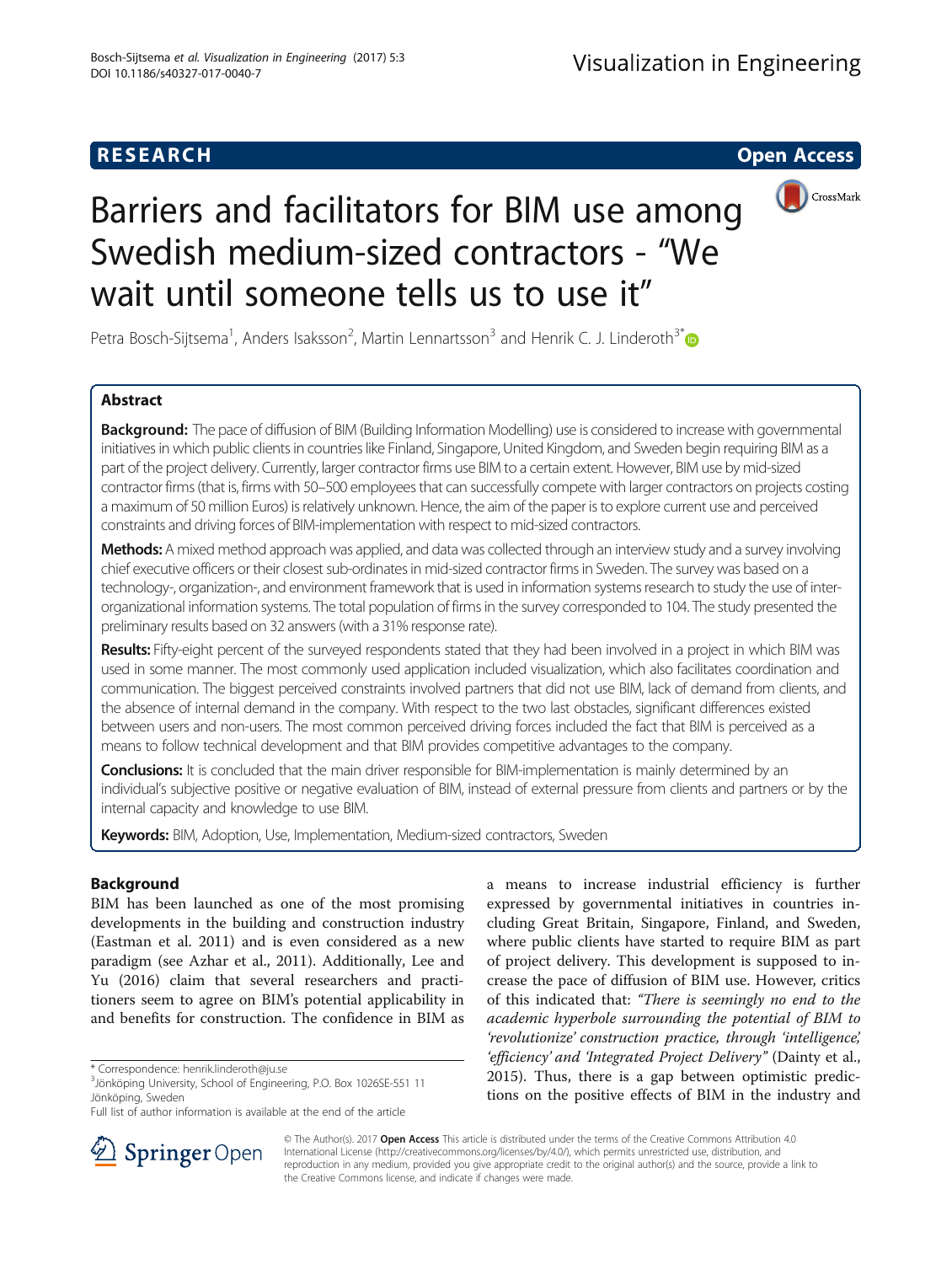the actual implementation and use of BIM wherein several challenges are identified. Becerik-Gerber and Rice [\(2010](#page-10-0)) suggested that it is difficult to evaluate the benefits of BIM use with quantitative measures because the claimed benefits are often intangible. Fox ([2014\)](#page-10-0) questioned the positive effects of BIM use and proposed that expectations of BIM benefits could be excessively optimistic. Additionally, Vass and Gustavsson ([2015](#page-11-0)) indicated that BIM professionals do not perceive any business value from BIM currently, although it holds future promise. Finally, Demian and Waters [\(2014\)](#page-10-0), Hartman et al. [\(2012\)](#page-11-0), and Linderoth [\(2010](#page-11-0)) argued that the temporary nature of construction projects create challenges when BIM use diffuses to consecutive projects.

Thus, previous research focused on identifying the benefits of BIM use and also identified constraints and questions as to whether the claimed benefits were achieved. However, in order to enable BIM to have a transformative effect on the industry, it is necessary for the use of BIM to diffuse in an encompassing and integrated use among actors in the construction process. The scope of BIM use and its application is not studied to any lager extent. Scattered success stories from single projects and a diffused discourse suggest that technical consultants and larger contractors use BIM. However, previous studies did not examine BIM use among medium-sized contractors with 50–500 employees. It is interesting to study this group because these firms can successfully compete with larger contractors in projects up to 50 million Euros although they lack resources for in-house research and development when compared with larger contractors. It is important to examine the manner in which competitive capabilities of mediumsized companies change in a case where it becomes mandatory to deliver a BIM-model as a part of the contract. Thus, the issue pertains to the extent of BIM use in the companies, the purposes for which BIM is used, and the perceived facilitators and constraints. Hence, the aim of the paper is to explore current use and perceived constraints and driving forces of BIM-implementation with respect to mid-sized contractors. A mixed method approach was used. First, interviews with mangers in medium size contractors were conducted, and this was followed by a survey that was administered to Swedish contractors with 50–500 employees.

## Understanding adoption and use of BIM

In order to identify the perceived driving forces and constraints for BIM-use, the point of departure is taken from previous studies on the implementation and use of information and communication technologies (ICT), because BIM is at the bottom line an ICT. Therefore, insights from Information Systems research on the implementation and use of ICT is required to acquire in

depth knowledge on the adoption and use of BIM (see also Merschbrock and Munkvold [2012](#page-11-0)).

It is necessary to identify generic categories for BIM use, to identify the purposes for which BIM is used. Cases in which BIM is used can be categorized from different perspectives and include practical applications and more generic applications. A traditional classification of use involves 3D, 4D, 5D, and nD, where 3D represents classical visualization, 4D includes the time plan, and 5D represents the costs. It can be argued that the nD-definition is an empirical based classification of the type of data that can be retrieved and it in turn results in different applications. For example, a plan for purchases and payments of materials can be generated by using information from the time plan (4D) and cost of material (5D). Furthermore, studies of BIM-use often involve the application level in which clash control is a classic example along with other applications such as environmental classification of buildings (see Wong and Kuan [2014\)](#page-11-0). Different individuals are interested in distinct applications (data) if practical applications or the kind of information that is retrieved from the model is discussed. For example, using the model for maintenance of facilities is a crucial concern for a facility manager, while clash controls are of crucial interest for contractors, and visualization is important for architects and clients. Furthermore. BIM use can be classified on a more conceptual level based on its capabilities (Carlo et al. [2012](#page-10-0)). Thus, BIM can be used for 3D visualization, analysis and simulation, co-ordination and communication, and data extraction and transfer. These capabilities are in turn built up by two underlying capabilities, namely object based information and xyz co-ordination that helps in accurately triangulating the geometric position of each object in the design space. However, these generic capabilities may not make sense for practitioners, and therefore the capabilities need to be translated into different use cases or activities that BIM can be used for.

In order to measure the extent of BIM-use, Cao et al. ([2014\)](#page-10-0) identified 13 applications for BIM in the design and construction stage (Table [1\)](#page-2-0) that can be used as a point of departure when investigating the purposes for which BIM is used.

The next issue involves the manner in which perceived facilitators and constraints for adoption and use of BIM with respect to medium-sized contractors are understood. When the adoption of ICT has been studied, a wide range of theoretical frameworks has been applied to explain adoption and use of ICT. Some of these frameworks include the technology acceptance model, institutional theory, and social identity (see e.g., Gal et al. [2008](#page-10-0)).

In order to understand the reason as to whether or not technology is used, a few research streams can be identified in quantitative research and two prominent research streams include perceived usefulness and user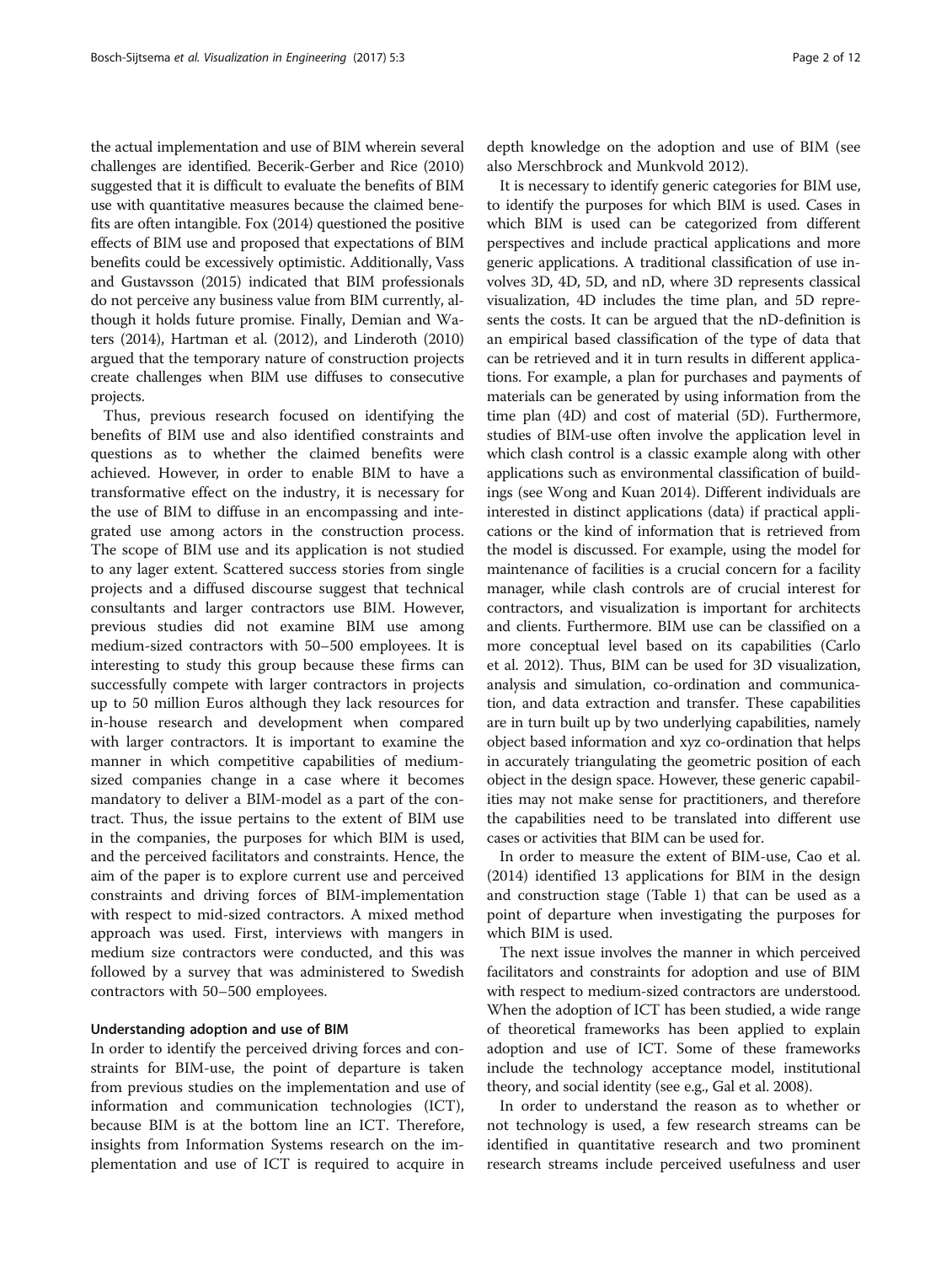<span id="page-2-0"></span>Table 1 BIM-application areas in design and construction stages (see Cao et al. [2014](#page-10-0))

| Stage              | Application                    |
|--------------------|--------------------------------|
| Design stage       | Site analysis                  |
|                    | Analysing design options       |
|                    | Three-dimensional presentation |
|                    | Design coordination            |
|                    | Cost estimating                |
|                    | Energy simulation              |
|                    | Other performance simulations  |
| Construction stage | Clash detection                |
|                    | Construction system design     |
|                    | Schedule simulation            |
|                    | Quantity take off              |
|                    | Site resource management       |
|                    | Offsite fabrication            |

satisfaction. The research stream on perceived usefulness includes the Technology Acceptance Model (TAM) (see Davis [1989\)](#page-10-0) that is widely used. The origins of TAM can be found in the theory of reasoned action (TRA) (Ajzen and Fishbein [1980\)](#page-10-0) and later in the theory of planned behaviour (TPB) (Ajzen [1991\)](#page-10-0). Simply put, TRA/TPB states that 'behavioural intention' and subsequent behaviour is a function of an individual's attitude towards the behaviour (in this case, technology use) and his/her perception of the subjective norms promoting the behaviour. A subjective norm is 'a person's perception that most people who are important to her/him think s/he should, or should not perform the behaviour in question' (Fishbein and Ajzen [1975](#page-10-0), p. 302). However, TAM focuses on the intentions of the individual actor to understand the impacts of ICT. However, impacts on the individual level were considered as antecedents for organizational impacts in the extant studies based on TAM (e.g., Fishbein and Ajzen [1975\)](#page-10-0).

In the user satisfaction stream, object-based perceptions with respect to the ICT have been investigated. In contrast, TAM investigates behavioural perceptions about using ICT (Wixom and Todd [2005\)](#page-11-0). In a comprehensive literature review of the DeLone and McLean construct for IS success, Petter et al. ([2008](#page-11-0)) stated that the empirical results indicated a strong association between user satisfaction and net benefits (perceived impacts). User satisfaction has been found to have a positive influence on the net benefits (perceived impacts) expressed such as performance effectiveness (Rai et al. [2002](#page-11-0)); decision-making (Vlahos and Ferratt [1995](#page-11-0); Vlahos et al. [2004](#page-11-0)); and job satisfaction (Ang and Soh [1997](#page-10-0); Morris et al. [2002\)](#page-11-0). In the user satisfaction literature, information- and system quality are major antecedents to

user satisfaction and exhibit a strong relation with user satisfaction (see Iivari [2005](#page-11-0)). Information quality is described as a desirable characteristic of the ICT system output that incorporates various factors such as relevance, accuracy, comprehensibility, and usability (Petter et al. [2008](#page-11-0)).

The two research streams of perceived usefulness and user satisfaction focus on the single user and his/her perceptions of the system and the manner in which it affects a job. Additionally, an implicit assumption is that the perceived positive effects of the job lead to net benefits for the organization. It is important to understand these dimensions in the use of BIM (see Davies and Harty [2013\)](#page-10-0). However, BIM can be considered as an inter-organizational system (IOS), or inter-organizational information system (IOIS), which involves a system that is used for information exchange between members of two or more organizations. Thus, it is necessary to consider the factors outside the immediate perceptions of the system and the manner in which it affects the job. In the research on the adoption of inter-organizational systems, three factors that shaped the adoption of IOS has been identified, namely nature of technology, or perceived benefits, capability of an organization, and external environment (e.g., Grover [1993](#page-11-0); Iacovou et al. [1995](#page-11-0); Mishra et al. [2007;](#page-11-0) Zhu et al. [2003\)](#page-11-0). This framework has also been labelled as the technology, organization, and environment framework (see Henderson et al. [2012\)](#page-11-0).

The technology factor captured the dimensions studied with respect to the perceived usefulness and user satisfaction and is based on Rogers [\(1983\)](#page-11-0) theory of diffusion of innovations. The theory involves a cost/benefit view of adoption and argues that potential adopters form rational decisions to adopt an innovation based on beliefs about certain characteristics formed by them with respect to the innovation. In a meta-analysis of the theory, Tornatzky and Klein [\(1982\)](#page-11-0) found that relative advantage, compatibility, and complexity were consistently indicated as significant to explain technology adoption. Relative advantage refers to the expected advantages or perceived benefits that can be provided by an innovation to an organization (Rogers [1983;](#page-11-0) Moore and Benbasat, [1991](#page-11-0); Chwelos et al., [2001](#page-10-0)). Compatibility refers to the degree to which an innovation is compatible with the existing organizational practices and procedures, whereas complexity refers to whether or not the innovation is perceived as difficult to use (Rogers [1983](#page-11-0)).

The organizational factors capture the firm's ability to accommodate the system and describe the attributes of the firm that could impact adoption decisions (DePietro et al. [1990;](#page-10-0) Doolin and Troshani [2007\)](#page-10-0). Attewell ([1992](#page-10-0)) derived factors from an organizational learning perspective and suggested that it is difficult for organizations to learn to use complex technologies, and thus this creates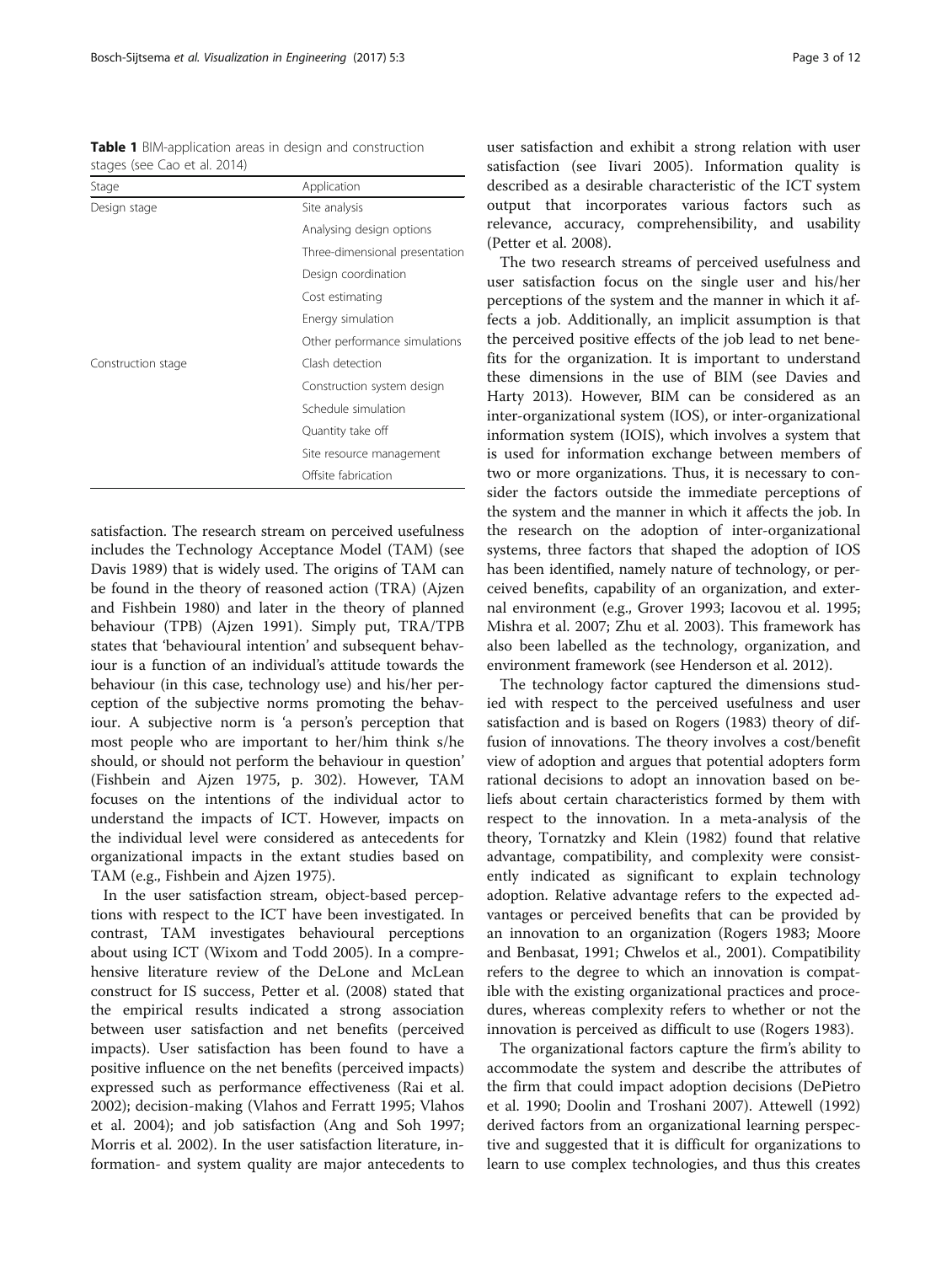an organizational learning burden that can inhibit the adoption of these technologies. Conversely, organizations with appropriate expertise may be more likely to adopt the innovation as they involve a lower knowledge burden (ibid).

The environmental factor captures environmental pressures and/or facilitators for the adoption of technology. In institutional theory, three specific types of pressures that lead to institutional isomorphism were identified, namely coercive pressures, mimetic pressures, and normative pressures (DiMaggio and Powell [1983\)](#page-10-0). Coercive pressures arise from the factors on which an organization is dependent. For example, industry associations that are partly affiliated with the government have experienced potential benefits of BIM that imply that several countries have established plans for the mandatory use of BIM in public projects (Cao et al, [2014\)](#page-10-0). Mimetic pressures lead organizations to imitate other organizations that are perceived as successful in the same industry, and uncertainty is the primary source of mimetic pressures. When an environment creates uncertainty, innovations are poorly understood or organizational goals are ambiguous and organizations tend to imitate their behaviour against that of peer organizations and to mimic those organizations that appear legitimate and progressive (DiMaggio and Powell [1983\)](#page-10-0). Normative pressures are caused when other members of a network define and share the norms of the organization (DiMaggio and Powell [1983](#page-10-0)). For example, several professional bodies within specific fields gradually form shared norms and collective expectations with respect to what constitutes desirable behaviours (Cao et al., [2014\)](#page-10-0).

An underlying assumption in the technology, organization, and environment framework is that the adopting firms are merely passive victims of the technology, and therefore, the approach is most suitable for smaller industry players because they are more passive then larger enterprises with respect to the adoption of new technologies (Kurnia and Johnston [2000](#page-11-0)). The actions of smaller firms are usually determined by the nature of the technologies, their capabilities, and external forces such as pressure from other more influential trading partners (Iacovou et al. [1995](#page-11-0)). In this sense, the framework could be useful to study the adoption of BIM among medium-sized contractors.

# Method

A mixed method approach was considered appropriate, as the present study constitutes an explorative study. That is, the data was collected by both qualitative methods (interviews and cases) and a quantitative method based on a survey. In order to gain insights with respect to the benefits and barriers of BIM use for medium-sized contractor firms, seven in-depth interviews involving representatives of medium-sized contractor firms were conducted. The interviews involved questions related to the use of BIM in the firm, the manner in which BIM was used, and the types of benefits and barriers involved in BIM use. All the interviews were taped, transcribed, and coded thematically. Two CEOs, three construction managers, and three site managers were interviewed. The selection of representatives made it possible to cover multiple perspectives concerning BIM use in medium-sized contractor firms. The interview results in combination with extant research were used to develop the survey questions.

The quantitative data used in this study was collected through a telephone survey administered to CEOs of mid-sized contractor firms in Sweden. The target population for the study involved mid-sized contractor firms, with 50 to 500 employees. Firms belonging to this group were first identified through the membership directory of the Swedish Construction Federation (the trade association for private construction companies in Sweden). Second, a search based on industry codes in the Retriever Business (a database containing financial information on every limited liability firm in Sweden) was performed. Following a manual screening of the list of firms, the firms that had terminated or could not be seen as a contractor or by any other reason did not belong to the target population were removed, the total population consisted of 104 contractor firms.

A preliminary version of the questionnaire was tested with potential respondents and also discussed in the reference group. The final questionnaire was then controlled and scripted by the Kantar Sifo, who also collected the data based on telephone interviews with the respondents. Kantar Sifo is one of Sweden's largest and most respectable marketing research companies (<https://tns-sifo.se/>). The use of an external professional research firm improved validity and reliability through several levels of quality control in the data collection process. To increase the validity of our measures the questionnaire was re-verified with respect to language and ease of understanding the questions by Kantar Sifo. Inter-rater reliability was increased by using randomly selected and experienced professional callers. The interview process was monitored and recorded to ensure the consistency and quality of responses. This ensured that all problems in the manuscript (including misunderstandings) were captured in the monitoring process.

From the total population of 104 firms, responses of 32 firms were collected (a response rate of 31%). An analysis (t-test) of non-respondents vs. respondents using annual report data (number of employees, turnover and total book value of assets) did not reveal any significant differences between respondents and non-respondents. Table [2](#page-4-0) lists the descriptive statistics of the sample and respondents together with a t-test of mean differences between the groups (respondents vs. non-respondents).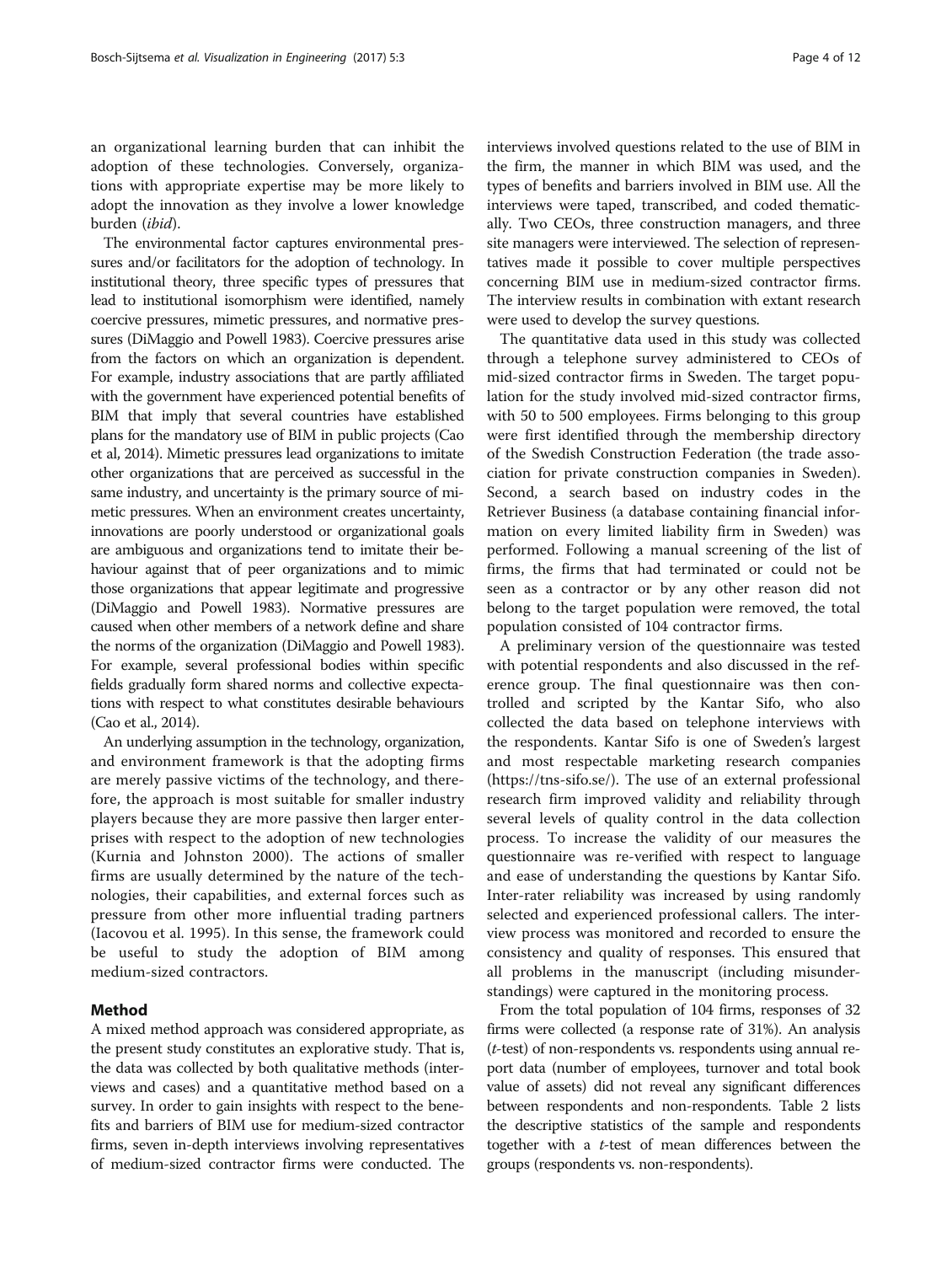| Ratio                   | Group           | N   | Mean    | Min    | Max       | Std.Dev | Sig.  |
|-------------------------|-----------------|-----|---------|--------|-----------|---------|-------|
| Number of Employees     | Population      | 104 | 95      | 40     | 285       | 49      |       |
|                         | Non-respondents | 72  | 98      | 50     | 246       | 46      | 0,559 |
|                         | Respondents     | 32  | 87      | 40     | 285       | 56      |       |
| Turnover in 000 SFK     | Population      | 104 | 352,885 | 68,227 | 1,309,453 | 296,076 |       |
|                         | Non-respondents | 72  | 377,571 | 71,287 | 1,309,453 | 300,873 | 0,573 |
|                         | Respondents     | 32  | 299,512 | 68,227 | 1,100,064 | 284,123 |       |
| Total assets in 000 SEK | Population      | 104 | 202,617 | 14,752 | 2,559,792 | 367,617 |       |
|                         | Non-respondents | 72  | 211,76  | 16,582 | 2,559,792 | 398.341 | 0,919 |
|                         | Respondents     | 32  | 185,967 | 14,752 | 1,396,886 | 290,802 |       |

<span id="page-4-0"></span>Table 2 Descriptive statistics and analysis of non-respondents

# Variable measurement

The survey involved questions with respect to whether and when BIM is used and the main driving forces and/ or constraints that are perceived with respect to the use (or non-use) of BIM. In order to measure the use and perceived challenges (constraints) and driving forces of BIM-implementation, a questionnaire was designed with three sets of questions, namely a set examining activities, a second set examining constraints, and a third set examining driving forces.

The process of designing the questionnaire followed several interlinking steps. Initially, the interviews were performed using company visits and discussions of BIM with potential users at different levels in medium-sized construction companies. A reference group for the research project was also formed with representatives from the industry who also contributed with inputs throughout the design stage of the questionnaire. Based on this a list of BIM use (activities), constraints, and facilitators was formed during a series of meetings with the research group.

The theory of planned behaviour, TPB (Ajzen [1991](#page-10-0)) and the technology, organization and environment framework (Henderson et al. [2012](#page-11-0)) were used as theoretical foundations to capture relevant dimensions of the driving forces to use BIM. Specifically, TPB is one of the most influential and popular conceptual frameworks to study human action. According to TPB, human action or in the case of the present study, the use of BIM, is driven by three types of considerations, namely attitudes towards the action, subjective norms (for e.g., normative expectations of others), and perceived behaviour control (for e.g., control beliefs). Therefore, questions or statements were constructed around these three dimensions in the study questionnaire.

Attitudes about the thoughts of individuals with respect to BIM. Four statements were defined and included the following: We perceive a strong internal demand for BIM; We believe that BIM should give us competitive advantages; We believe that BIM would be of strategic importance to the company; and by using BIM we can follow the technical development.

Subjective norms: These were related to external pressure to use BIM. Three statements were constructed to cover this dimension and included the following: BIM was a clear demand from our clients; All our partners use BIM; and BIM has become a standard in our environment.

Perceived behaviour control – this was related to the internal capacity and knowledge to use BIM. Three statements were constructed to cover this dimension and included the following: We have enough internal competence to use BIM; We have a good network of external actors who supports the use of BIM; and It is easy to implement and use BIM.

# Results

In this section the results from the interview study are presented first. There after the results from the survey study are presented in order to gain a more fine grained understanding of the results from the interview study.

# Interview study findings

From the interviewed respondents, only a few respondents used BIM in their firm. The few respondents that applied BIM mainly used it in the design of 3D drawings, visualization, and clash detection. However, very few individuals used BIM in production. It should be noted that the interviews indicated that none of the individuals explicitly perceived BIM as a strategic issue. With respect to the use of BIM in medium-sized contractor firms, all the respondents mentioned that the client has high control over the projects. Thus, when a client lacks BIM knowledge, consequently there are no demands on BIM for the contractor firm. All the respondents emphasized the lack of knowledge and requirement from the clients. The potential benefits as well as disadvantages of BIM are discussed in the following paragraph.

Potentials and benefits perceived by interviewees can be categorized into the following three different areas: (a) communication, (b) problem solving, and (c) practice. With respect to communication, interviewees mentioned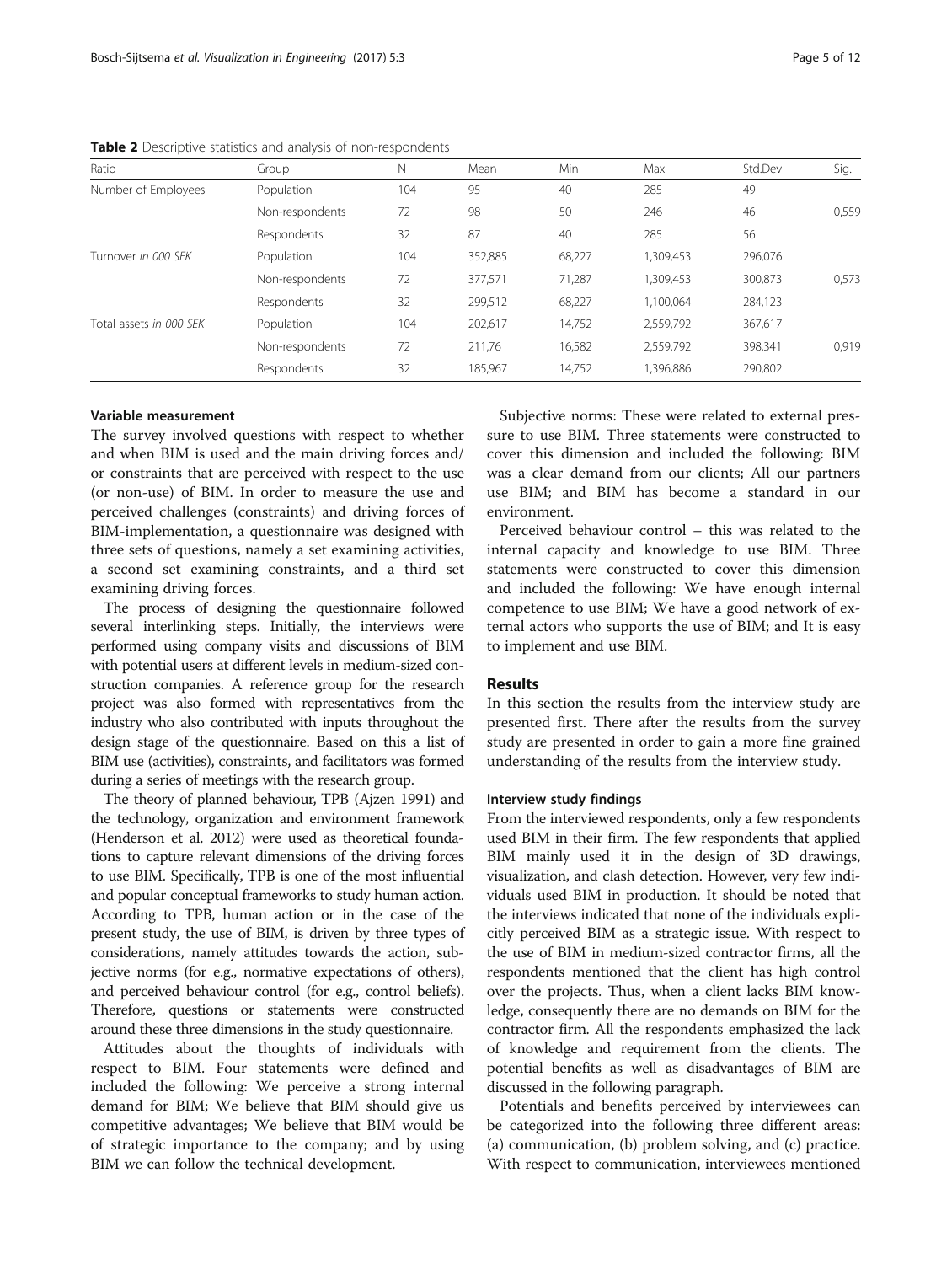that BIM, and especially the 3D visualization, supported communication and understanding between consultants and actors involved, and it also improved communication between the end-user and the client in multiple ways. BIM was also perceived as beneficial for problem solving in detecting issues and solving problems in a faster manner and being able to prioritize, structure, and diminish mistakes within the design. With respect to possible use, interviewees mentioned that BIM could be broken down into information and materials and that they noticed the potential to use BIM in production and logistics, and the possibility of planning with the help of BIM.

The following aspects were revealed from a discussion of barriers involving the use and implementation of BIM in medium-sized contractor firms:

# Lack of demands from the clients

All interviewees mentioned that the client possessed significant power, and that the clients did not require or request for the use of BIM in the construction projects. Some of the interviewed companies worked mainly with renovation projects. Additionally, it is usually expensive to use BIM for renovation, and the contractor firm incurs high costs when these projects involve a client that does not request for 3D modelling. Other respondents believed that the customer often lacks knowledge and expertise in BIM, and this results in a lack of requirements with respect to BIM. It is important for the client that the use of BIM adds value from both a cost perspective as well as from a future use perspective.

# Lack of knowledge

All the respondents mentioned that there was a lack in competence and knowledge with respect to BIM and especially in the use of BIM in production. Interviewees observed a generic lack of knowledge related to information technologies (IT) within the AEC industry. Several respondents mentioned that expertise and knowledge were not diffused in the industry and mentioned several types of knowledge involved including the client's lack of knowledge and the consultant's lack of knowledge and competence within the internal organization. The respondents also indicated that it was difficult to work across functional boundaries and share knowledge and information between various actors involving different disciplines, knowledge, and practices. The interviews indicated that it was sometimes difficult to understand the different players in building projects because it involved different settings, backgrounds and goals within the project for each player. A respondent provided an example of this during the design phase for a municipality building. As stated in the example, during the design, a cleaning service entered the discussion, and the cleaning service possessed completely

different knowledge and ideas based on their work in relation to the contractor or architect.

# Information

A few respondents stated that the availability of information could be an inhibiting factor especially given that the type of information entered or the type of information that can be added into the models (ignorance) is not known. Furthermore, a standard for the manner in which information should be transferred is not specified as demonstrated by the following statement:

"… There is more to see the benefit of this, again, it's perhaps difficult to see. How do we access the information - it should be easily accessible. You should not need to hire an additional person to extract the information." (CEO contractor2)

# Costs and benefits

All respondents reasoned that it was expensive for medium-sized construction firms to invest in BIM. Interviewees mentioned the cost of education in BIM and also investments in computers and software. The firms found it difficult to estimate the costs involved when BIM is used in a construction project. Other respondents stated that they did not observe a clear benefit despite the use of BIM in production, and that investing in BIM was not a good idea if the benefit was not clear in economic terms as demonstrated by the following response:

"It is a good aid (BIM), but everything depends on if we collect the money, there is economics in all of it. … we cannot produce a large amount of drawings and we see that oh it costs so much … We must ensure that there is an advantage, then we can go for it." (Site manager)

# Computers and Software

A few respondents argued that the software was quite complex and difficult to use in conjunction with poor usability. Additionally, it was necessary for several actors to be aware of different types of software, and this made the process more complex. A few respondents mentioned that skills with respect to different software would be resolved over time. However, they also noticed that many consultants did not have access to the software and that many players in a construction project did not have the expertise to use the software. Another aspect noted by the respondents was that the BIM software requires computing power and capacity, which implied it required investments in computers in order to use BIM.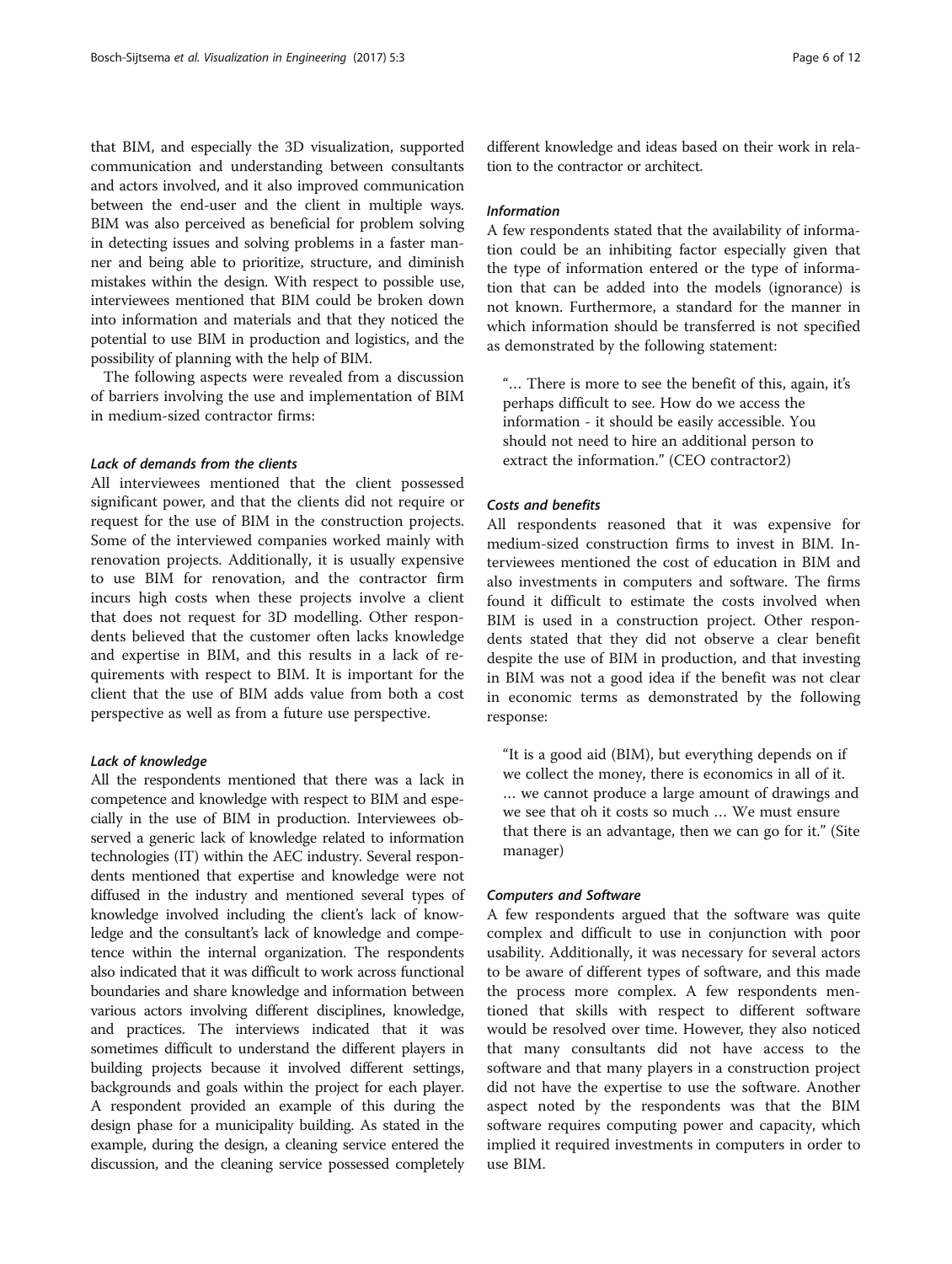# Time

A common aspect in the construction industry and for other project-based industries was that several respondents pointed to the lack of time as a reason for the inability to learn to work with BIM. An existing high workload and few opportunities to develop new knowledge added to the issue.

## **Organization**

A few respondents mentioned that the internal organizational structure discouraged the development of BIM and its use within the organization. Medium-sized contractors considered it important to have a project to work on. The consequence of this was that there was less room for strategic and long-term planning in the organization as specified in the following statement:

"Before we (firm) have been in a growing phase, that is how it is. Now maybe we will come in a more mature stage. Then we can choose the jobs that we know we are capable off and good at." (CEO contractor1)

Another respondent stated that in medium-sized firms, work involved assuming multiple roles because there were limited resources when compared with that of large-sized contractor firms. This implied that there was less time and space to develop new skills and learn to use BIM as specified in the following response:

"Well then, right now, I am the site manager … and am in charge of the project as representative and as such … I'm directly under XX who is the CEO. We are two people working like this. I take care of the design, I approve specifications and modify them. So we're not taking in consultants, but I keep those jobs here in the company as well … So this means that I lead and hold these design meetings and try to bring out what is meant, and so. So a little blended mix is what I do". (Site manager)

# Other factors

In addition to the above factors, several respondents mentioned the prevailing culture in the construction industry and that the excessive focus on financial aspects of projects in conjunction with the resistance to change. Competition is highly based on price. Other factors that raised concern included the legal aspects of BIM and the lack of standards in BIM.

# Survey results

Fifty-eight percent of the respondents stated that they had been involved in a project where BIM was used in some way. Furthermore, 39% stated that they were never involved in such projects, and 3% did not know. For the respondents that have used BIM, we asked them questions regarding the extent of BIM use for different activities. The results are presented in Table [3](#page-7-0).

The responses clearly indicated that BIM's visualizing capabilities were most frequently used. An unexpected finding indicated that clash controls were only the third most used application. However, this could be because respondents had the production stage in mind and since visualization in the detailed design was the most frequently used application, it is possible toassume that clashes in field installations were reduced due to visualization in the detailed design. Furthermore, it should be noted that there was a rather high frequency of use of each application in some companies in the sample as indicated by the "Max" values in Table [3](#page-7-0).

Next, respondents were asked as to what they considered as the main constraints in the use of BIM. Table [4](#page-7-0) presents these results, and four main constraints were identified. The biggest constraints for using BIM involved the contractors' environment, that is, either clients did not demand BIM or partners did not use BIM. However, there was a significance difference in the strength of this perceived obstacle between users and non-users, and the ranking of the constraints differed between the two groups (Table [5\)](#page-8-0). The perceived differences in demands from clients could be explained by the fact that users were involved in projects in which clients indicated a demand for BIM. In contrast, non-users had not yet been involved with clients that demanded BIM. Furthermore, it was interesting to note that investments in hardware and software were perceived as a major constraint, and was perceived by the users as the biggest obstacle. This was somewhat puzzling because it could be claimed that the initial step for contractors to start with BIM is relatively easy. Thus, by downloading a viewer it would be possible for contractors to begin exploring the visualizing capabilities of BIM.

The fourth perceived obstacle involved a lack in internal demand within the company. However, there were significant differences between users and nonusers. This obstacle had the highest rank among the non-users, while it was of less importance to the users (as shown in Table [5\)](#page-8-0). Finally, there was a significant difference between users and non-users with respect to perceived obstacles including "Partners do not always give access to the 3-D model", "takes a long time to learn", and "expensive operating and maintenance costs" (as shown in Table [5](#page-8-0)). The scores indicated that it was necessary to consider the obstacle, although non-users might have a tendency to slightly exaggerate the obstacle.

With respect to the driving forces for adopting and using BIM, the technology is first and foremost seen as a means to follow the technical development and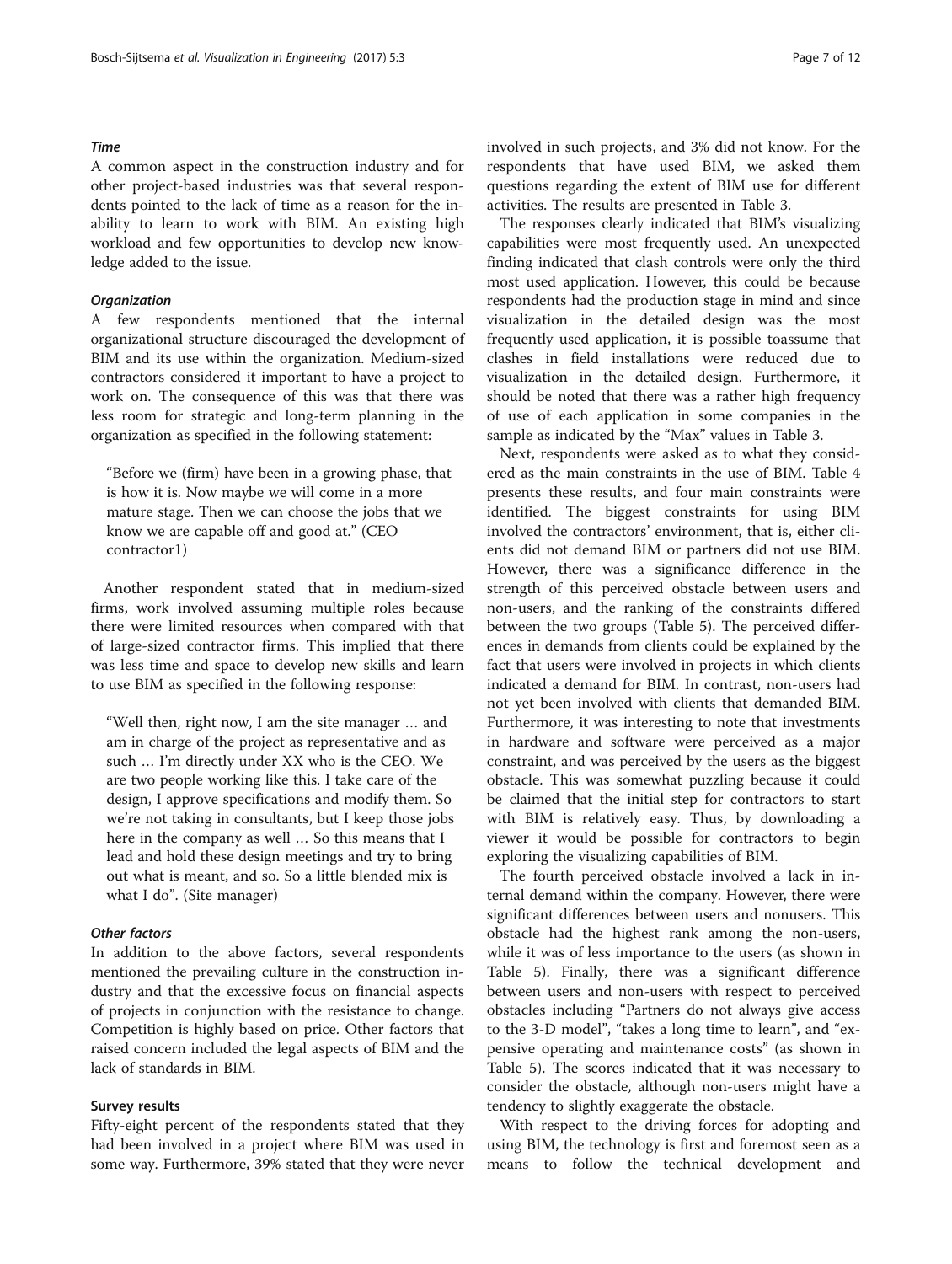| Activity                                  | Rank | Mean | Max | Min | SD   |
|-------------------------------------------|------|------|-----|-----|------|
| Visualization in the detailed design      |      | 3.61 | 5   |     | 1.01 |
| Visualization for users                   |      | 3.44 | 5   |     | 1.34 |
| Clash controls                            | 3    | 3.00 | 5   |     | 1.45 |
| Visualization for production planning     | 4    | 2.83 | 5   |     | 1.57 |
| Quantity estimation                       | 5    | 2.56 | 5   |     | 1.57 |
| Logistics on site                         | 6    | 2.39 | 5   |     | 1.57 |
| Site lay-out                              |      | 2.11 | 5   |     | 1.52 |
| Prepare the model for facility management | 8    | 1.78 | 5   |     | 1.27 |
| Cost estimation                           | 9    | 1.50 | 4   |     | 0.96 |
| Time planning                             | 9    | 1.50 | 5   |     | 1.01 |
| Generating purchase plans                 | 11   | 1.44 | 4   |     | 0.83 |
| Staffing plans                            | 12   | 1.28 | 4   |     | 0.73 |

<span id="page-7-0"></span>Table 3 The extent to which BIM used for the following activities. Answers are on a scale from 1 (never use) to 5 (always use)

something that offers a competitive advantage (as shown in Table [6\)](#page-8-0). It is interesting to note that non-users do not agree on any of the statements of the perceived driving forces for BIM-adoption. However, some non-users see BIM as a means to follow the technical development, but they mostly do not perceive BIM as of strategic importance or something that, at the moment, offers competitive advantages to the firm. Furthermore, there were significant differences in the perceptions of five of the ten driving forces, and these driving forces were considered as more or less important among the users (Tables [6](#page-8-0) and [7\)](#page-9-0). Finally, the major constraints for implementing BIM in terms of low use among partners and the absence of demand from clients were further confirmed because driving forces of the environment were considered as having low importance.

# **Discussion**

A closer scrutiny of the BIM-use applications confirmed that the visualizing capabilities of BIM were evidently the most commonly used applications when compared to the analysis and simulation, co-ordination and communication, and data extraction and transfer capabilities. However, the visualizing capabilities could also be considered as a proxy for the co-ordination and communication capabilities, because the visualization capabilities could be used to facilitate co-ordination and communication. This was confirmed in the interviews to a certain extent wherein improved communication and problem solving - for example better communication among actors - were stated as two benefits of BIM use.

The interviews elicited a wide array of technical, organizational, and environmental constraints. In contrast,

Table 4 Perceived constraints for BIM-implementation

| Statement (1 totally disagree, 5 totally agree)                 | Rank | Mean | Max | Min | SD   |
|-----------------------------------------------------------------|------|------|-----|-----|------|
| No demands from the clients                                     |      | 3.71 | 5   |     | 1.22 |
| Our partners do not use BIM                                     | 2    | 3.61 | 5   |     | 1.10 |
| High investments in hard- and software                          | 3    | 3.50 | 5   |     | 1.09 |
| No internal demand in the company                               | 4    | 3.48 | 5   |     | 1.34 |
| Problem with the user-friendliness                              | 5    | 3.08 | 5   |     | 1.03 |
| High demands for technical competence                           | 6    | 3.07 | 5   |     | 1.00 |
| Partners do not always give access to the 3-D model             |      | 3.00 | 5   |     | 1.24 |
| Does not give any clear competitive advantages                  | 8    | 3.00 | 5   |     | 1.37 |
| Difficult to integrate with other systems                       | 9    | 2.91 | 5   |     | 1.06 |
| Takes a long time to learn                                      | 10   | 2.83 | 5   |     | 1.00 |
| Expensive operating and maintenance costs                       | 11   | 2.67 | 5   |     | 1.31 |
| BIM-models are too complex                                      | 12   | 2.63 | 5   |     | 1.22 |
| The information in the model is often wrong                     | 13   | 2.38 | 5   |     | 0.79 |
| Major internal resistance in the company                        | 14   | 2.32 | 5   |     | 1.15 |
| Difficult to know if BIM will persist in the future (a fashion) | 15   | 1.90 | 5   |     | 1.03 |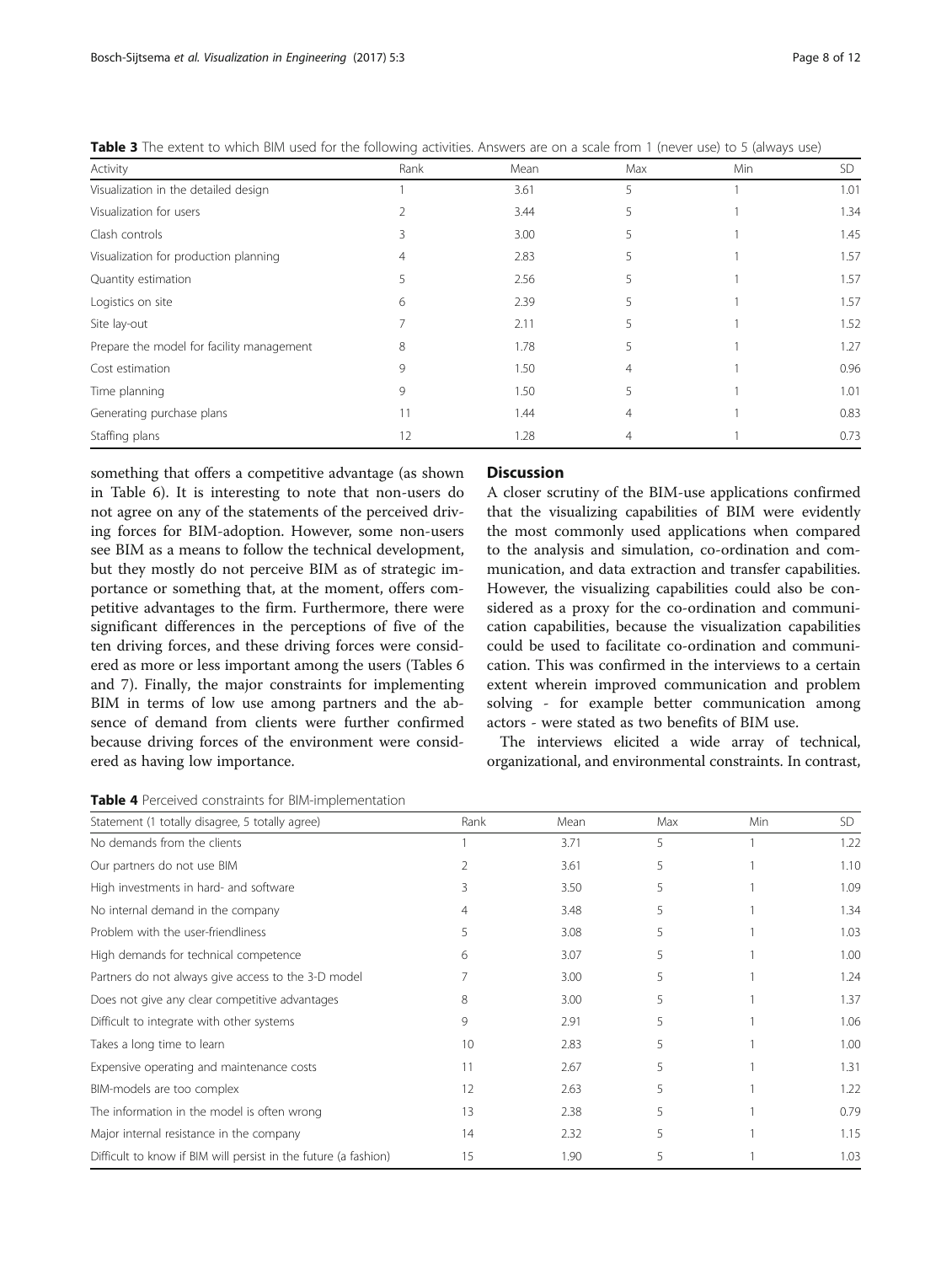<span id="page-8-0"></span>

| <b>Table 5</b> Rankings of perceived constraints for BIM use and differences between users and non-users |  |  |  |  |  |  |  |
|----------------------------------------------------------------------------------------------------------|--|--|--|--|--|--|--|
|----------------------------------------------------------------------------------------------------------|--|--|--|--|--|--|--|

|                                                                 | User           |      | Non-user       |      |            |       |
|-----------------------------------------------------------------|----------------|------|----------------|------|------------|-------|
| Statement (1 totally disagree, 5 totally agree)                 | Rank           | Mean | Rank           | Mean | $p$ -value |       |
| High investments in hard- and software                          |                | 3.76 | 10             | 3.18 | 0.15       |       |
| Our partners do not use BIM                                     | 2              | 3.39 | 3              | 3.92 | 0.17       |       |
| No demands from the clients                                     | 3              | 3.11 |                | 4.62 | 0.00       | $***$ |
| High demands for technical competence                           | 4              | 2.89 | 7              | 3.33 | 0.29       |       |
| Problem with the user-friendliness                              | $\overline{4}$ | 2.89 | 6              | 3.38 | 0.34       |       |
| Difficult to integrate with other systems                       | 6              | 2.75 | 11             | 3.14 | 0.33       |       |
| No internal demand in the company                               |                | 2.67 |                | 4.62 | 0.00       | $***$ |
| Partners do not always give access to the 3-D model             | 8              | 2.65 | $\overline{4}$ | 3.78 | 0.02       | $**$  |
| Does not give any clear competitive advantages                  | 9              | 2.59 | 5              | 3.54 | 0.07       |       |
| Takes a long time to learn                                      | 10             | 2.56 | 9              | 3.25 | 0.05       | $***$ |
| BIM-models are too complex                                      | 11             | 2.44 | 12             | 2.75 | 0.57       |       |
| Expensive operating and maintenance costs                       | 12             | 2.39 | 7              | 3.33 | 0.04       | $**$  |
| Major internal resistance in the company                        | 12             | 2.39 | 15             | 2.15 | 0.59       |       |
| The information in the model is often wrong                     | 14             | 2.38 | 13             | 2.40 | 0.94       |       |
| Difficult to know if BIM will persist in the future (a fashion) | 15             | 1.59 | 14             | 2.33 | 0.09       |       |

 $***$  = significant at the 0.01 level  $**$  = significant at the 0.05 level (2-tailed)

driving forces were mentioned to a lesser extent. Conducting the survey made it possible to extract more fine grained knowledge with respect to the perceived constraints by analyzing the perceived strength of constraints and differences between users and non-users. There was a consensus among the interviewees that the major constraints for using BIM included lack of demand from clients, lack of knowledge, and cost versus benefits issue. The survey results indicated that the biggest perceived constrains involved the lack of any environmental pressure from clients, partners, and regulatory bodies. It was somewhat surprising that non-use among partners was perceived as a major obstacle because medium-sized contractors often co-operate with the same partners as larger contractors that use BIM. The question arises as to whether some of the partners worked with BIM or 3D- models, and this was either not communicated to the mid-sized contractors or they did not demand BIM. The lack of internal demand as a driving force for BIM use (see Table 5) could indicate that the question as to whether or not partners use BIM was never raised. A response recorded during an interview indicated that this could in fact be the issue. A site manager was asked if they used BIM during the detailed design and he indicated that he did not think that BIM was used. However, a contract manager joined the interview later and stated that BIM was often used in the detailed design. This evidence of a lack of internal communication and information transfer in a company could be a strong indicator that contractors actually did not really know the extent to which BIM was used by their partners in the detailed design. Evidently, this is a topic for further research.

**Table 6** Perceived driving forces for BIM adoption and use among users and non-users

| Statement (1 totally disagree, 5 totally agree)                      | Rank | Mean total sample | Mean users | Mean non users |
|----------------------------------------------------------------------|------|-------------------|------------|----------------|
| By using BIM we can follow the technical development                 |      | 3.57              | 4.00       | 2.80           |
| We believe that BIM should give us competitive advantages            |      | 3.00              | 3.67       | 2.08           |
| We have enough internal competence to use BIM                        | 3    | 2.87              | 3.17       | 2.46           |
| We believe that BIM would be of strategic importance for the company | 4    | 2.81              | 3.33       | 2.08           |
| We have a good network of external actors who support the use of BIM | 5    | 2.77              | 2.88       | 2.62           |
| It is easy to implement and use BIM                                  | 6    | 2.66              | 2.88       | 2.38           |
| All our partners use BIM                                             |      | 2.13              | 2.35       | 1.85           |
| We perceive a strong internal demand                                 | 8    | 2.06              | 2.67       | 1.23           |
| BIM was a clear demand from our clients                              | 9    | 2.03              | 2.00       | 2.08           |
| BIM has become a standard in our environment                         | 10   | 1.97              | 2.41       | 1.33           |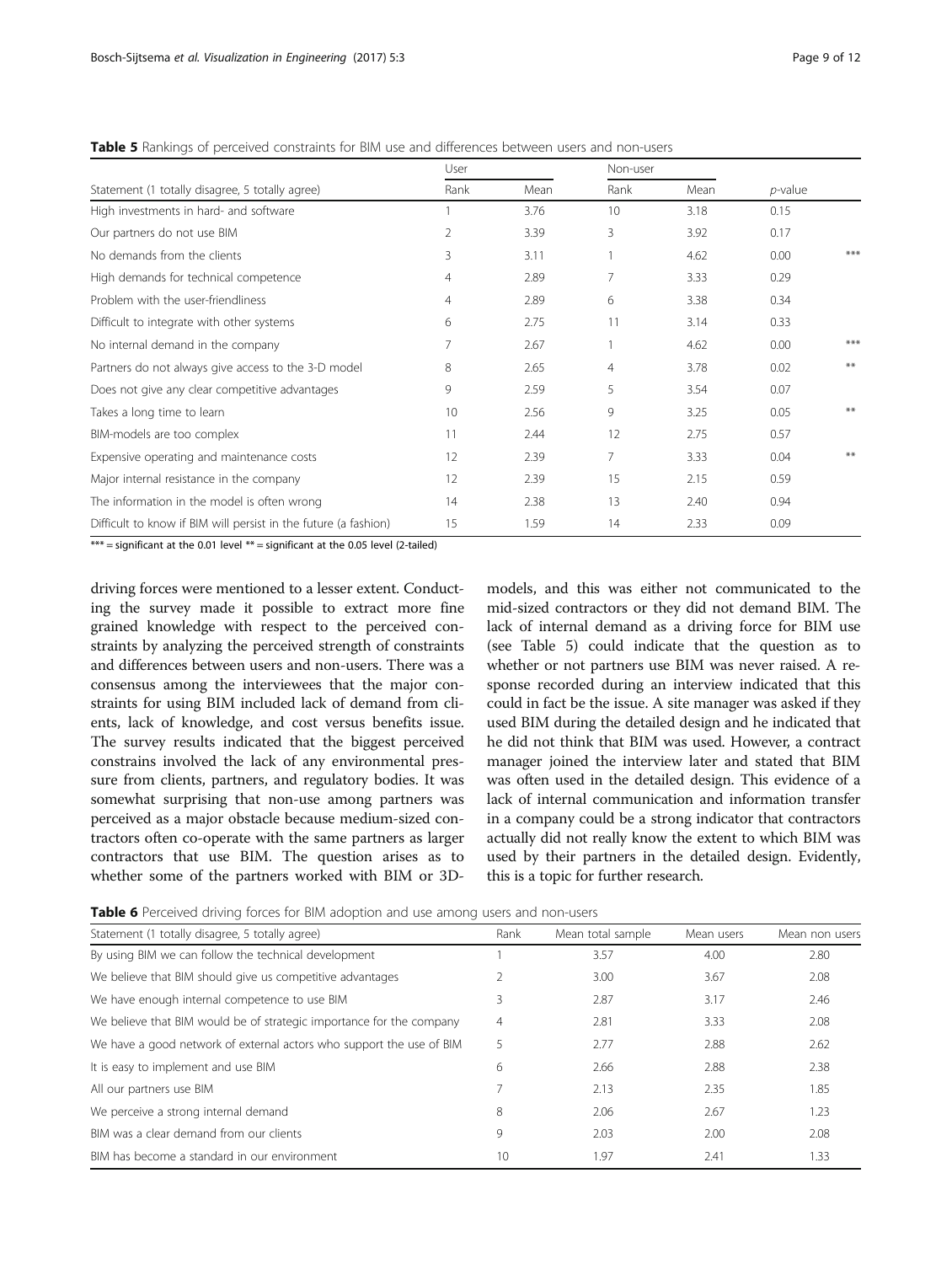|                                                                      | User           |      | Non-user       |      |            |       |
|----------------------------------------------------------------------|----------------|------|----------------|------|------------|-------|
| Statement                                                            | Rank           | Mean | Rank           | Mean | $p$ -value |       |
| By using BIM we can follow the technical development                 |                | 4.00 |                | 2.90 | 0.008      | $***$ |
| We believe that BIM should give us competitive advantages            | $\overline{2}$ | 3.67 | 5              | 2.15 | 0.001      | $***$ |
| We believe that BIM would be of strategic importance for the company | 3              | 3.33 | 5              | 2.15 | 0.010      | $***$ |
| We have enough internal competence to use BIM                        | $\overline{4}$ | 3.17 | 2              | 2.62 | 0.227      |       |
| We have a good network of external actors who support the use of BIM | 5              | 2.88 | 2              | 2.62 | 0.588      |       |
| It is easy to implement and use BIM                                  | 6              | 2.88 | $\overline{4}$ | 2.38 | 0.146      |       |
| All our partners use BIM                                             | $\overline{7}$ | 2.67 | 9              | 1.46 | 0.004      | $***$ |
| BIM has become a standard in our environment                         | 8              | 2.41 | 10             | 1.33 | 0.003      | $***$ |
| We perceive a strong internal demand                                 | 9              | 2.35 | 8              | 1.85 | 0.280      |       |
| BIM was a clear demand from our clients                              | 10             | 2.00 | 7              | 2.08 | 0.890      |       |
| $***$ = significant at the 0.01 level (2-tailed)                     |                |      |                |      |            |       |

<span id="page-9-0"></span>Table 7 Perceived driving forces for BIM-implementation, rankings, and differences between users and non-users

When the survey results were scrutinized in detail and the user and non-user categories were separately analysed, a more complex picture emerged with respect to the perceived constraints and included details such as the significant differences between perceived constraints (Table [5](#page-8-0)). Non-users perceived a lacking internal demand and a lacking client demand as the biggest obstacles. In a separate analysis of this data we could also see that there was a highly significant correlation between these two variables (with a Pearson correlation coefficient of .617 and p-value <,000). Hence, it could be claimed that the lack of internal demand was a result of a lack of client demand. Conversely, these obstacles were not perceived as strong by the users when compared with the non-users (Table [5\)](#page-8-0). Instead, the users perceived a combination of organizational and technological factors as the biggest obstacle. The perception of the need for "high investments in hard- and software" could be considered as a proxy for organizational resources (see Orlikowski and Iacono [2001\)](#page-11-0) in conjunction with the fact that costs exceeded the benefits. It is necessary to investigate the perception of the need for "high investments in hardware and software". The major investments in "BIM-equipment" is made by technical consultants involved in the detailed design, and contractors who want to use the model for visualization purposes could download free software. The perception could be grounded in the opinion that it is necessary to upgrade the company's computer capacity if it would be possible to use BIM in a more encompassing and advanced manner. However, it was remarkable that learning cost in terms of time was not perceived as a big constraint (see Table [4\)](#page-7-0). In an interview, a managing director of a non-user company confirmed that the lack of client demand was the biggest constraint, but when clients began demanding BIM, it would be relatively easy for the company to accommodate the changing customer demands.

However, among the users, the relative advantage of the technology factor was perceived as the strongest driving force. This was expressed by the perception that BIM is a means to follow the technological development and that BIM provides competitive advantages to the company. The non-users did not have these types of strong perceptions (Table 7). In this sense, it could be claimed that the role of the lack of demand as a constraint diminished for users because the users perceived that they could gain competitive advantages by following the technological development. This assumption was supported by a strong correlation (600;  $p$ -value <,01) between the two variables follow technological development and competitive advantage.

As previously stated, advocates for BIM see it as a process that will have a significant impact on the industry (e.g., Eastman et al. [2011\)](#page-10-0) and it is claimed that the client would be the greatest beneficiary (Olofsson et al. [2008](#page-11-0)). However, the process perspective was less obvious from the results of the study. The results indicated BIM was perceived foremost as a tool for visualization. However, the perception that BIM could provide the company with a competitive advantage contributed to a more multi-faceted view of BIM. Moreover, the question arises as to whether the low score with respect to the competitive advantage of non-users raised questions as to how these companies perceived the discussion of public clients for whom BIM would be a compulsory part of the project delivery. Finally, users and non-users had considerably different perceptions with respect to BIM. Users focused on the technology and the relative advantages of using BIM, while non-users focused on the (non-existing) environmental pressure. Thus, another topic for future research involves a study of the underlying reasons for the differences in the perceptions of BIM.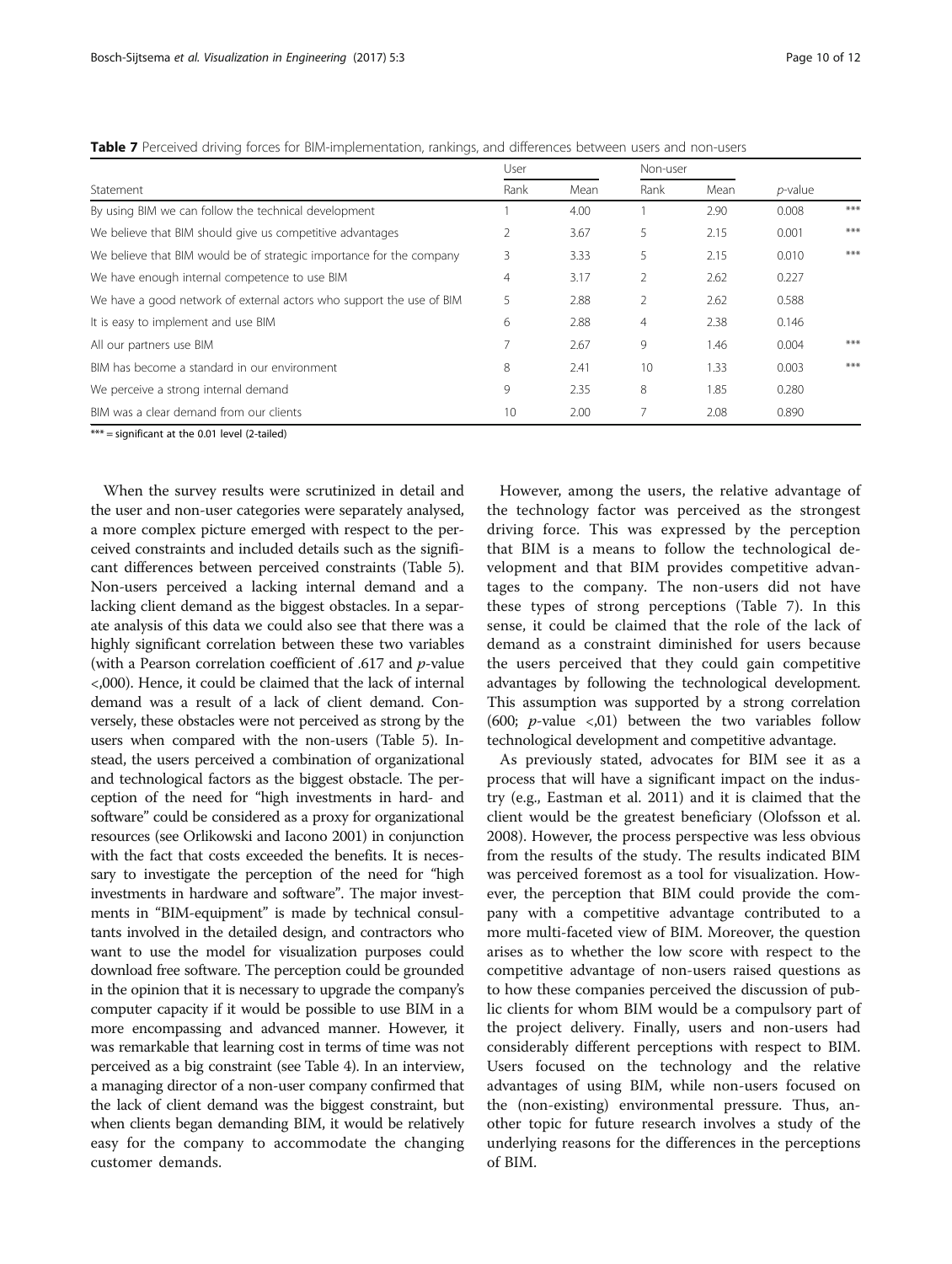# <span id="page-10-0"></span>Conclusions

The results indicated that more than half of mediumsized contractors in the sample used BIM in some projects. The use was limited foremost to utilizing the visualizing capabilities of BIM, but the visualization can also facilitate BIM coordination and communication among actors. An observation of the perceived constraints for BIM use (Tables [4](#page-7-0) and [5](#page-8-0)) indicated a few significant observations. Statements that measured subjective norms (i.e., external pressure) were given the highest scores and statements that measured attitudes (i.e., how respondents perceived BIM) were awarded the lowest scores. For instance, the question arose as to whether the lack of internal or external demand was the main reason for non-users to use BIM. Although the respondents appeared to agree that BIM was generally user friendly and that the complexity of the model was not a major obstacle, there were significant differences between users and non-users in this aspect. Users to a much higher degree than the non-users of BIM believed that BIM-use required high investments in hardware and software.

With respect to the main driving forces for BIM use, attitudes related to the technical development and achievement of competitive advantage were observed as the main forces. Norms (internal and external demands) were given the lowest scores in terms of a driving force. Several statements of respondents about attitudes and norms also showed significant differences between users and non-users. As expected, users generally valued driving forces much higher than non-users.

The findings indicate the main obstacles for BIMimplementation is related to the lack of normative pressure while the main driving forces were primarily driven by the subjective positive or negative evaluation of BIM by individuals, instead of external pressure from clients and partners or with respect to the internal capacity and knowledge to use BIM.

#### Acknowledgements

The authors would like to thank Jönköpings läns byggmästareförening, Center for Management of the Built Environment (CMB) and the development fund of the Swedish Construction Industry (SBUF) for their financial support of the study.

#### Authors' contributions

All authors contributed extensively to the work presented in this paper. HL reviewed and analysed the literature, PB and ML conducted, analysed and drafted the data from the qualitative interviews. All four authors were involved in the development of the survey and it was implemented by AI and HL, who also were responsible for the analysis of the survey results. HL coordinated the research activities and the drafting of the manuscript. All authors read and approved the final manuscript.

#### Competing interests

The authors declare that they have no competing interests.

# Publisher's Note

Springer Nature remains neutral with regard to jurisdictional claims in published maps and institutional affiliations.

#### Author details

<sup>1</sup>Department of Architecture and Civil Engineering, division Construction Management Chalmers University of Technology, SE-412 96 Gothenburg, Sweden. <sup>2</sup>Department of Technology Management and Economics, division of Innovation and R&D Management, Chalmers University of Technology, SE-412 96 Gothenburg, Sweden. <sup>3</sup>Jönköping University, School of Engineering, P.O. Box 1026SE-551 11 Jönköping, Sweden.

## Received: 15 December 2016 Accepted: 6 March 2017 Published online: 21 March 2017

#### References

- Ajzen, I. (1991). The theory of planned behaviour. Organizational Behaviour and Human Decision Processes, 50(2), 179–211.
- Ajzen, I., & Fishbein, M. (1980). Understanding attitudes and predicting social behavior. Englewood Cliffs: Prentice Hall.
- Ang, S., & Soh, C. (1997). User information satisfaction, job satisfaction, and computer background: an exploratory study. Information and Management, 32(5), 255–266.
- Attewell, P. (1992). Technology diffusion and organizational learning: the case of business computing. Organization Science, 3(1), 1–19.
- Azhar, S. (2011). Building information modeling (BIM): Trends, benefits, risks, and challenges for the AEC industry. Leadership and Management in Engineering, 11(3), 241–252.
- Becerik-Gerber, B., & Rice, S. (2010). The perceived value of building information modelling in the US building industry. ITcon, 15, 185–201.
- Cao, D., Li, H., and Wang, G. (2014). Impacts of Isomorphic Pressures on BIM Adoption in Construction Projects. Journal of Construction, Engineering and Management, (140:12), 04014056.
- Carlo, J. L., Lyytinen, K., & Boland, R. J., Jr. (2012). Dialectics of collective minding: contradictory appropriations of information technology in a high risk project. MIS Quarterly, 36(4), 1081–1108.
- Chwelos, P., Benbasat I., and Dexter, A. (2001). Research report: empirical test of an EDI adoption model. Information Systems Research, 12(3), 304–21.
- Dainty, A., Leiringer, R., Fernie, S., and Harty, C. (2015). "Don't Believe the (BIM) Hype: The Unexpected Corollaries of the UK 'BIM Revolution". In: Proceeding of the Engineering Project Organization Conference, The University of Edinburgh, Scotland, June 24–26, 2015.
- Davies, R., & Harty, C. (2013). Measurement and exploration of individual beliefs about the consequences of building information modelling use. Construction Management and Economics, 31, 1110–1127.
- Davis, F. D. (1989). Perceived usefulness, PEOU and user acceptance of information technology. MIS Quarterly, 13(4), 319–340.
- Demian, P., & Walters, D. (2014). The advantages of information management through building information modelling. Construction Management and Economics, 32, 1153–1165.
- DePietro, R., Wiarda, E., & Fleischer, M. (1990). The context for change: organization, technology and environment. In L. G. Tornatzky & M. Fleischer (Eds.), The process of technological innovation (pp. 151–175). Lexington: Lexington Books.
- DiMaggio, P., & Powell, W. (1983). The Iron Cage revisited: institutional isomorphism and collective rationality in organizational fields. American Sociological Review, 48(2), 147–160.
- Doolin, B., & Troshani, I. (2007). Organizational adoption of XBRL. Electronic Markets, 7(3), 199–209.
- Eastman, C. M., Teicholz, P., Sacks, R., & Liston, K. (2011). BIM handbook: a guide to building information modelling for owners, managers, designers, engineers and contractors. Hoboken: John Wiley & Sons.
- Fishbein, M., & Ajzen, I. (1975). Belief, attitude, intention and behavior: an introduction to theory and research. Reading, MA: Addison-Wesley.
- Fox, S. (2014). Getting real about BIM. International Journal of Managing Projects in Business, 7, 405–422.
- Gal, U., Lyytinen, K., & Yoo, Y. (2008). The dynamics of IT boundary objects, information infrastructures, and organisational identities: the introduction of 3D modelling technologies into the architecture, engineering, and construction industry. European Journal of Information Systems, 17(3), 290–304.